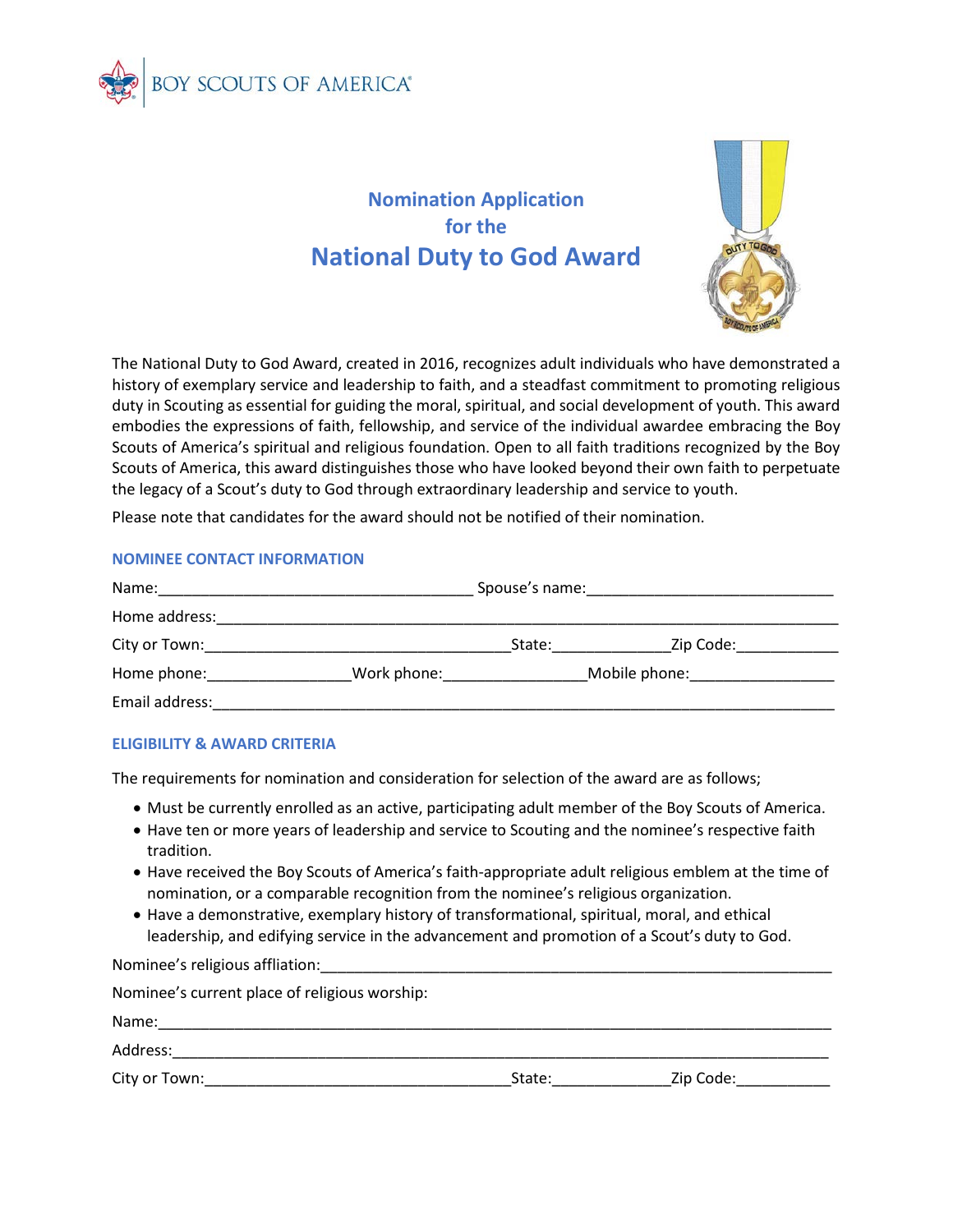

Adult Scouting tenure:\_\_\_\_\_\_\_\_\_\_\_\_\_\_\_\_\_\_\_\_\_(years/months)

Local B.S.A. council:\_\_\_\_\_\_\_\_\_\_\_\_\_\_\_\_\_\_\_\_\_\_\_\_\_\_\_\_\_\_\_\_\_\_\_\_\_\_\_\_\_\_\_\_\_\_\_Council number:\_\_\_\_\_\_\_\_

Major volunteer, elected, and appointed Scouting positions (include current position held):

Major non-Scouting and volunteer positions held in service to faith-based or religious, civic, educational, fraternal, and professional organizations and institutions:

\_\_\_\_\_\_\_\_\_\_\_\_\_\_\_\_\_\_\_\_\_\_\_\_\_\_\_\_\_\_\_\_\_\_\_\_\_\_\_\_\_\_\_\_\_\_\_\_\_\_\_\_\_\_\_\_\_\_\_\_\_\_\_\_\_\_\_\_\_\_\_\_\_\_\_\_\_\_\_\_\_\_\_\_\_ \_\_\_\_\_\_\_\_\_\_\_\_\_\_\_\_\_\_\_\_\_\_\_\_\_\_\_\_\_\_\_\_\_\_\_\_\_\_\_\_\_\_\_\_\_\_\_\_\_\_\_\_\_\_\_\_\_\_\_\_\_\_\_\_\_\_\_\_\_\_\_\_\_\_\_\_\_\_\_\_\_\_\_\_\_ \_\_\_\_\_\_\_\_\_\_\_\_\_\_\_\_\_\_\_\_\_\_\_\_\_\_\_\_\_\_\_\_\_\_\_\_\_\_\_\_\_\_\_\_\_\_\_\_\_\_\_\_\_\_\_\_\_\_\_\_\_\_\_\_\_\_\_\_\_\_\_\_\_\_\_\_\_\_\_\_\_\_\_\_\_ \_\_\_\_\_\_\_\_\_\_\_\_\_\_\_\_\_\_\_\_\_\_\_\_\_\_\_\_\_\_\_\_\_\_\_\_\_\_\_\_\_\_\_\_\_\_\_\_\_\_\_\_\_\_\_\_\_\_\_\_\_\_\_\_\_\_\_\_\_\_\_\_\_\_\_\_\_\_\_\_\_\_\_\_\_

\_\_\_\_\_\_\_\_\_\_\_\_\_\_\_\_\_\_\_\_\_\_\_\_\_\_\_\_\_\_\_\_\_\_\_\_\_\_\_\_\_\_\_\_\_\_\_\_\_\_\_\_\_\_\_\_\_\_\_\_\_\_\_\_\_\_\_\_\_\_\_\_\_\_\_\_\_\_\_\_\_\_\_\_\_ \_\_\_\_\_\_\_\_\_\_\_\_\_\_\_\_\_\_\_\_\_\_\_\_\_\_\_\_\_\_\_\_\_\_\_\_\_\_\_\_\_\_\_\_\_\_\_\_\_\_\_\_\_\_\_\_\_\_\_\_\_\_\_\_\_\_\_\_\_\_\_\_\_\_\_\_\_\_\_\_\_\_\_\_\_ \_\_\_\_\_\_\_\_\_\_\_\_\_\_\_\_\_\_\_\_\_\_\_\_\_\_\_\_\_\_\_\_\_\_\_\_\_\_\_\_\_\_\_\_\_\_\_\_\_\_\_\_\_\_\_\_\_\_\_\_\_\_\_\_\_\_\_\_\_\_\_\_\_\_\_\_\_\_\_\_\_\_\_\_\_ \_\_\_\_\_\_\_\_\_\_\_\_\_\_\_\_\_\_\_\_\_\_\_\_\_\_\_\_\_\_\_\_\_\_\_\_\_\_\_\_\_\_\_\_\_\_\_\_\_\_\_\_\_\_\_\_\_\_\_\_\_\_\_\_\_\_\_\_\_\_\_\_\_\_\_\_\_\_\_\_\_\_\_\_\_

Awards & Honors (Include Scouting and non-Scouting religious and non-religious awards and honors): \_\_\_\_\_\_\_\_\_\_\_\_\_\_\_\_\_\_\_\_\_\_\_\_\_\_\_\_\_\_\_\_\_\_\_\_\_\_\_\_\_\_\_\_\_\_\_\_\_\_\_\_\_\_\_\_\_\_\_\_\_\_\_\_\_\_\_\_\_\_\_\_\_\_\_\_\_\_\_\_\_\_\_\_\_

\_\_\_\_\_\_\_\_\_\_\_\_\_\_\_\_\_\_\_\_\_\_\_\_\_\_\_\_\_\_\_\_\_\_\_\_\_\_\_\_\_\_\_\_\_\_\_\_\_\_\_\_\_\_\_\_\_\_\_\_\_\_\_\_\_\_\_\_\_\_\_\_\_\_\_\_\_\_\_\_\_\_\_\_\_ \_\_\_\_\_\_\_\_\_\_\_\_\_\_\_\_\_\_\_\_\_\_\_\_\_\_\_\_\_\_\_\_\_\_\_\_\_\_\_\_\_\_\_\_\_\_\_\_\_\_\_\_\_\_\_\_\_\_\_\_\_\_\_\_\_\_\_\_\_\_\_\_\_\_\_\_\_\_\_\_\_\_\_\_\_ \_\_\_\_\_\_\_\_\_\_\_\_\_\_\_\_\_\_\_\_\_\_\_\_\_\_\_\_\_\_\_\_\_\_\_\_\_\_\_\_\_\_\_\_\_\_\_\_\_\_\_\_\_\_\_\_\_\_\_\_\_\_\_\_\_\_\_\_\_\_\_\_\_\_\_\_\_\_\_\_\_\_\_\_\_

#### **RECOMMENDATIONS**

The nominator(s) must provide and attach to this application no less than three (3) letters of recommendation for the nominee from the following;

- Local council Scout executive or chief executive officer (or designee).
- Nominee's spiritual leader at the local, regional, and/or national level.
- A current, active member in a leadership role from nominee's faith congregation.

## **ADDITIONAL INFORMATION**

Please provide a summary narrative on a separate sheet describing further examples of the nominee's exemplary service to faith and youth, and character relevant to the purpose and standards set forth to receive this recognition.

### **RECOMMENDED BY**

| Name:                                                                                                                                                                                                                                                                                                  |                                                                                                                 |               |           |  |
|--------------------------------------------------------------------------------------------------------------------------------------------------------------------------------------------------------------------------------------------------------------------------------------------------------|-----------------------------------------------------------------------------------------------------------------|---------------|-----------|--|
| Home address:                                                                                                                                                                                                                                                                                          |                                                                                                                 |               |           |  |
| City or Town:                                                                                                                                                                                                                                                                                          | State:                                                                                                          |               | Zip Code: |  |
| Home phone: and the state of the state of the state of the state of the state of the state of the state of the                                                                                                                                                                                         | Work phone: when the state of the state of the state of the state of the state of the state of the state of the | Mobile phone: |           |  |
| Email address:                                                                                                                                                                                                                                                                                         |                                                                                                                 |               |           |  |
| I attest that the nominee exemplifies the principles contained in the Scout Oath and Law, and that the nominee acknowledges<br>Scouting's spiritual and religious foundation by having perpetuated the legacy of a Scout's duty to God through extraordinary and<br>noteworthy service and leadership. |                                                                                                                 |               |           |  |
| Signature:                                                                                                                                                                                                                                                                                             |                                                                                                                 | Date:         |           |  |